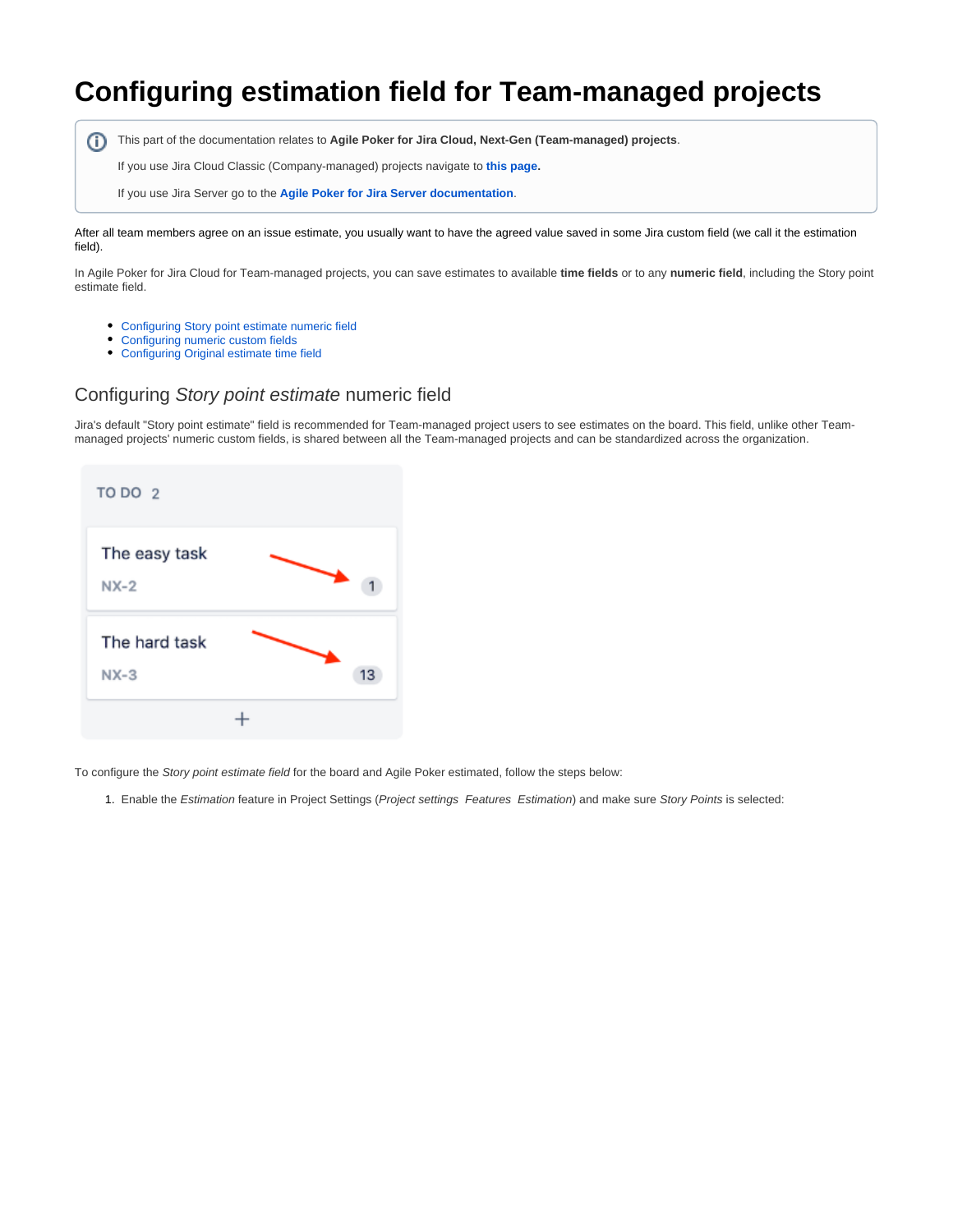

By default, this action will enable the Story point estimate field in the Context fields settings in (Project settings Issue types Issue type Context fields) for all standard issue types. However, this can be adjusted, so make sure the Context fields have Story point estimate enabled.

2. Select "Story point estimate" field as Estimation Field in Session Creation (Agile Poker Create session 1st step for Interactive session or 3rd step for other sessions) or Configuration (Agile Poker Join Session Configure Session settings Estimation field).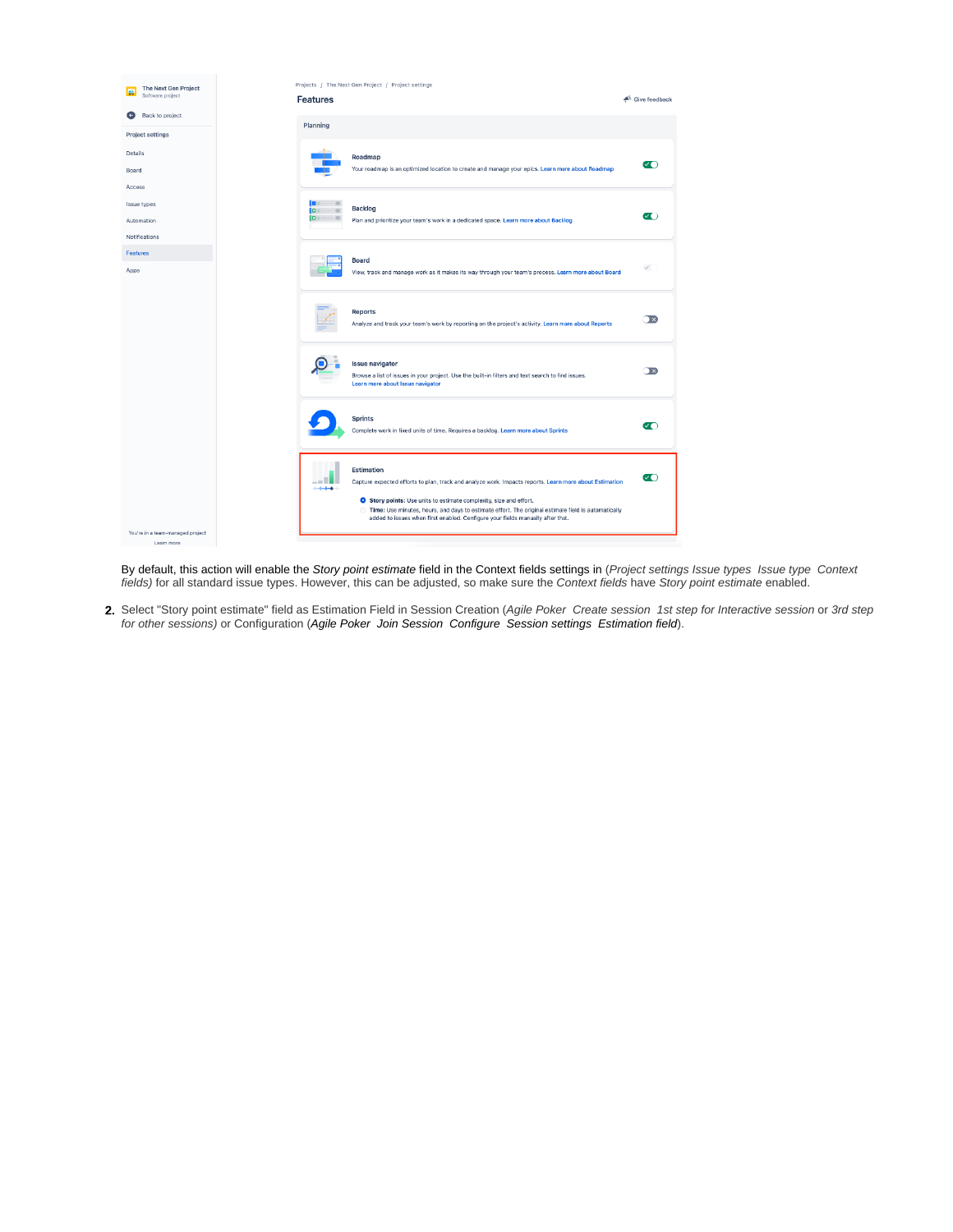## **Create Interactive session**

| Give your session a nice name so you are able to search and identify it afterwards (max. 100 characters)<br>Save this configuration as my personal default. $\bigoplus$<br>u<br>0 x 0.5 x 1 x 2 x 3 x 5 x 8 x 13 x 21 x 42 x 101 x<br>ø<br>Asynchronous session name<br>Async session<br>⊞<br>NGP Sprint 1 0 issues selected<br>a                                                                                                                                                                                                                                                                                                                                                                                                                                                                                                                                                                                                                                |
|------------------------------------------------------------------------------------------------------------------------------------------------------------------------------------------------------------------------------------------------------------------------------------------------------------------------------------------------------------------------------------------------------------------------------------------------------------------------------------------------------------------------------------------------------------------------------------------------------------------------------------------------------------------------------------------------------------------------------------------------------------------------------------------------------------------------------------------------------------------------------------------------------------------------------------------------------------------|
| <b>CE</b> Private session<br>Private sessions can only be seen by its participants, public sessions can be viewed by anyone with board and project access.<br>(K) Multi-field estimation NEW<br>Estimate several fields at once using a weighted sum formula or Ability and Impact, ICE, RICE, WSFJ prioritization frameworks.<br>Estimation field • <b>O</b><br>Story point estimate BOARD DEFAULT<br><b>Estimation values</b><br>Standard Fibonacci<br>These values will be available to the participants. To use text labels, map them to numeric values, e.g. "XXL=34". Learn more<br>Suggested estimate<br>Consensus<br><b>Timer values</b><br>10 × 60 ×<br>Timer values in seconds to help you stay on track and save your precious time. Need more timers? Let us know!<br><b>Select issues</b><br>Estimation field • <b>O</b><br>Story point estimate BOARD DEFAULT<br>Filter<br>e.g. text ~ 'As User' AND IssueType = Story AND 'Story Points' IS EMPTY |
|                                                                                                                                                                                                                                                                                                                                                                                                                                                                                                                                                                                                                                                                                                                                                                                                                                                                                                                                                                  |
|                                                                                                                                                                                                                                                                                                                                                                                                                                                                                                                                                                                                                                                                                                                                                                                                                                                                                                                                                                  |
|                                                                                                                                                                                                                                                                                                                                                                                                                                                                                                                                                                                                                                                                                                                                                                                                                                                                                                                                                                  |
|                                                                                                                                                                                                                                                                                                                                                                                                                                                                                                                                                                                                                                                                                                                                                                                                                                                                                                                                                                  |
|                                                                                                                                                                                                                                                                                                                                                                                                                                                                                                                                                                                                                                                                                                                                                                                                                                                                                                                                                                  |
|                                                                                                                                                                                                                                                                                                                                                                                                                                                                                                                                                                                                                                                                                                                                                                                                                                                                                                                                                                  |
|                                                                                                                                                                                                                                                                                                                                                                                                                                                                                                                                                                                                                                                                                                                                                                                                                                                                                                                                                                  |
|                                                                                                                                                                                                                                                                                                                                                                                                                                                                                                                                                                                                                                                                                                                                                                                                                                                                                                                                                                  |
|                                                                                                                                                                                                                                                                                                                                                                                                                                                                                                                                                                                                                                                                                                                                                                                                                                                                                                                                                                  |
|                                                                                                                                                                                                                                                                                                                                                                                                                                                                                                                                                                                                                                                                                                                                                                                                                                                                                                                                                                  |
|                                                                                                                                                                                                                                                                                                                                                                                                                                                                                                                                                                                                                                                                                                                                                                                                                                                                                                                                                                  |
|                                                                                                                                                                                                                                                                                                                                                                                                                                                                                                                                                                                                                                                                                                                                                                                                                                                                                                                                                                  |
|                                                                                                                                                                                                                                                                                                                                                                                                                                                                                                                                                                                                                                                                                                                                                                                                                                                                                                                                                                  |
|                                                                                                                                                                                                                                                                                                                                                                                                                                                                                                                                                                                                                                                                                                                                                                                                                                                                                                                                                                  |
|                                                                                                                                                                                                                                                                                                                                                                                                                                                                                                                                                                                                                                                                                                                                                                                                                                                                                                                                                                  |
|                                                                                                                                                                                                                                                                                                                                                                                                                                                                                                                                                                                                                                                                                                                                                                                                                                                                                                                                                                  |
|                                                                                                                                                                                                                                                                                                                                                                                                                                                                                                                                                                                                                                                                                                                                                                                                                                                                                                                                                                  |
|                                                                                                                                                                                                                                                                                                                                                                                                                                                                                                                                                                                                                                                                                                                                                                                                                                                                                                                                                                  |
|                                                                                                                                                                                                                                                                                                                                                                                                                                                                                                                                                                                                                                                                                                                                                                                                                                                                                                                                                                  |
|                                                                                                                                                                                                                                                                                                                                                                                                                                                                                                                                                                                                                                                                                                                                                                                                                                                                                                                                                                  |
|                                                                                                                                                                                                                                                                                                                                                                                                                                                                                                                                                                                                                                                                                                                                                                                                                                                                                                                                                                  |
|                                                                                                                                                                                                                                                                                                                                                                                                                                                                                                                                                                                                                                                                                                                                                                                                                                                                                                                                                                  |
| $\Box$ Test Issue #1<br>$NGP-1 = 6$<br>o                                                                                                                                                                                                                                                                                                                                                                                                                                                                                                                                                                                                                                                                                                                                                                                                                                                                                                                         |
|                                                                                                                                                                                                                                                                                                                                                                                                                                                                                                                                                                                                                                                                                                                                                                                                                                                                                                                                                                  |
| o<br><b>D</b> Test Ticket #2<br>$NGP - 2 = 8$                                                                                                                                                                                                                                                                                                                                                                                                                                                                                                                                                                                                                                                                                                                                                                                                                                                                                                                    |
| $NGP-3 = 3$<br><b>LI</b> Test Ticket #3<br>U                                                                                                                                                                                                                                                                                                                                                                                                                                                                                                                                                                                                                                                                                                                                                                                                                                                                                                                     |
|                                                                                                                                                                                                                                                                                                                                                                                                                                                                                                                                                                                                                                                                                                                                                                                                                                                                                                                                                                  |
| NGP Sprint 2 0 issues selected                                                                                                                                                                                                                                                                                                                                                                                                                                                                                                                                                                                                                                                                                                                                                                                                                                                                                                                                   |
| 123 NGP-4 $\equiv$ 1<br><b>El</b> Test Issue #4<br>u                                                                                                                                                                                                                                                                                                                                                                                                                                                                                                                                                                                                                                                                                                                                                                                                                                                                                                             |
|                                                                                                                                                                                                                                                                                                                                                                                                                                                                                                                                                                                                                                                                                                                                                                                                                                                                                                                                                                  |
|                                                                                                                                                                                                                                                                                                                                                                                                                                                                                                                                                                                                                                                                                                                                                                                                                                                                                                                                                                  |
|                                                                                                                                                                                                                                                                                                                                                                                                                                                                                                                                                                                                                                                                                                                                                                                                                                                                                                                                                                  |
|                                                                                                                                                                                                                                                                                                                                                                                                                                                                                                                                                                                                                                                                                                                                                                                                                                                                                                                                                                  |
|                                                                                                                                                                                                                                                                                                                                                                                                                                                                                                                                                                                                                                                                                                                                                                                                                                                                                                                                                                  |
|                                                                                                                                                                                                                                                                                                                                                                                                                                                                                                                                                                                                                                                                                                                                                                                                                                                                                                                                                                  |
|                                                                                                                                                                                                                                                                                                                                                                                                                                                                                                                                                                                                                                                                                                                                                                                                                                                                                                                                                                  |
|                                                                                                                                                                                                                                                                                                                                                                                                                                                                                                                                                                                                                                                                                                                                                                                                                                                                                                                                                                  |
|                                                                                                                                                                                                                                                                                                                                                                                                                                                                                                                                                                                                                                                                                                                                                                                                                                                                                                                                                                  |
|                                                                                                                                                                                                                                                                                                                                                                                                                                                                                                                                                                                                                                                                                                                                                                                                                                                                                                                                                                  |
|                                                                                                                                                                                                                                                                                                                                                                                                                                                                                                                                                                                                                                                                                                                                                                                                                                                                                                                                                                  |
|                                                                                                                                                                                                                                                                                                                                                                                                                                                                                                                                                                                                                                                                                                                                                                                                                                                                                                                                                                  |
|                                                                                                                                                                                                                                                                                                                                                                                                                                                                                                                                                                                                                                                                                                                                                                                                                                                                                                                                                                  |
|                                                                                                                                                                                                                                                                                                                                                                                                                                                                                                                                                                                                                                                                                                                                                                                                                                                                                                                                                                  |
|                                                                                                                                                                                                                                                                                                                                                                                                                                                                                                                                                                                                                                                                                                                                                                                                                                                                                                                                                                  |
|                                                                                                                                                                                                                                                                                                                                                                                                                                                                                                                                                                                                                                                                                                                                                                                                                                                                                                                                                                  |
|                                                                                                                                                                                                                                                                                                                                                                                                                                                                                                                                                                                                                                                                                                                                                                                                                                                                                                                                                                  |
|                                                                                                                                                                                                                                                                                                                                                                                                                                                                                                                                                                                                                                                                                                                                                                                                                                                                                                                                                                  |
|                                                                                                                                                                                                                                                                                                                                                                                                                                                                                                                                                                                                                                                                                                                                                                                                                                                                                                                                                                  |
|                                                                                                                                                                                                                                                                                                                                                                                                                                                                                                                                                                                                                                                                                                                                                                                                                                                                                                                                                                  |
|                                                                                                                                                                                                                                                                                                                                                                                                                                                                                                                                                                                                                                                                                                                                                                                                                                                                                                                                                                  |
|                                                                                                                                                                                                                                                                                                                                                                                                                                                                                                                                                                                                                                                                                                                                                                                                                                                                                                                                                                  |
|                                                                                                                                                                                                                                                                                                                                                                                                                                                                                                                                                                                                                                                                                                                                                                                                                                                                                                                                                                  |
|                                                                                                                                                                                                                                                                                                                                                                                                                                                                                                                                                                                                                                                                                                                                                                                                                                                                                                                                                                  |
|                                                                                                                                                                                                                                                                                                                                                                                                                                                                                                                                                                                                                                                                                                                                                                                                                                                                                                                                                                  |
|                                                                                                                                                                                                                                                                                                                                                                                                                                                                                                                                                                                                                                                                                                                                                                                                                                                                                                                                                                  |
|                                                                                                                                                                                                                                                                                                                                                                                                                                                                                                                                                                                                                                                                                                                                                                                                                                                                                                                                                                  |
|                                                                                                                                                                                                                                                                                                                                                                                                                                                                                                                                                                                                                                                                                                                                                                                                                                                                                                                                                                  |
|                                                                                                                                                                                                                                                                                                                                                                                                                                                                                                                                                                                                                                                                                                                                                                                                                                                                                                                                                                  |
|                                                                                                                                                                                                                                                                                                                                                                                                                                                                                                                                                                                                                                                                                                                                                                                                                                                                                                                                                                  |
|                                                                                                                                                                                                                                                                                                                                                                                                                                                                                                                                                                                                                                                                                                                                                                                                                                                                                                                                                                  |

If, for some reason, you'd like to use some other field for saving your estimates just add a number field to the issue type via Project settings Issue Types an d set that field as the "Estimation field" like in step 2 above.

### <span id="page-2-0"></span>Configuring numeric custom fields

Any numeric custom field created for a specific Team-managed project can be estimated with Agile Poker. The only requirement is that the field is present on Project settings Issue types Issue type Context fields: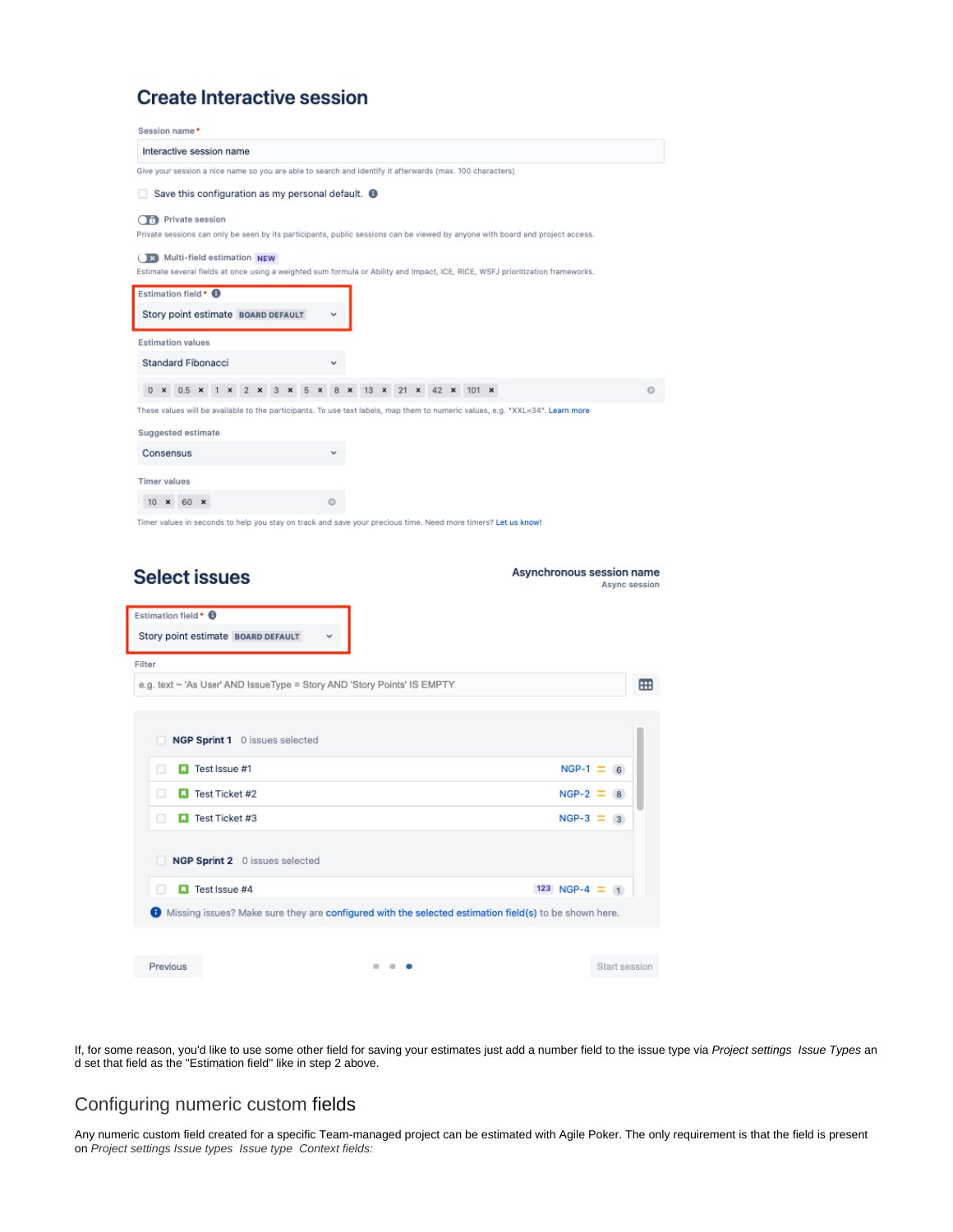| 層                 | The Next Gen Project<br>Software project       | Projects / The Next Gen Project / Project settings / Issue types                                 |                              |               | <b>Fields</b><br>Fields capture and display the information people |                                                                                                    |             |  |
|-------------------|------------------------------------------------|--------------------------------------------------------------------------------------------------|------------------------------|---------------|--------------------------------------------------------------------|----------------------------------------------------------------------------------------------------|-------------|--|
|                   |                                                | <b>D</b> Story                                                                                   | a <sup>o</sup> Edit workflow | ÷<br>$\cdots$ |                                                                    | need to carry out your project's work.                                                             |             |  |
| $\left( -\right)$ | Project settings                               | Stories track functionality or features expressed as user goals.                                 |                              |               | <b>CREATE A FIELD</b>                                              |                                                                                                    |             |  |
|                   | <b>Issue types</b>                             |                                                                                                  |                              |               |                                                                    | Drag a field type to the left area to create a custom<br>field for your "Story" issues.            |             |  |
|                   | Epic                                           | Description fields <sup>1</sup>                                                                  |                              |               | Aα                                                                 | ≡                                                                                                  | Ťπ          |  |
| $\bullet$         | Bug                                            | Aa Summary                                                                                       |                              |               | Short text                                                         | Paragraph                                                                                          | Date        |  |
|                   | Story                                          | $\rightarrow$<br>$\equiv$ Description                                                            |                              |               | 123                                                                | O                                                                                                  | ٠           |  |
|                   | Task                                           |                                                                                                  |                              |               | Number                                                             | Time stamp                                                                                         | Labels      |  |
|                   |                                                | Context fields ①                                                                                 |                              |               |                                                                    |                                                                                                    |             |  |
| q,                | Subtask                                        | $\rightarrow$ Status                                                                             |                              |               | $\bullet$<br>Dropdown                                              | ▽<br>Checkbox                                                                                      | ☎<br>People |  |
| +                 | Add issue type                                 | 123 Numeric custom field                                                                         |                              | $\rightarrow$ | PREVIOUSLY-CREATED FIELDS                                          |                                                                                                    |             |  |
|                   |                                                | Assignee                                                                                         |                              |               |                                                                    | Reuse fields from your other issue types. Or, add a<br>field created by Jira or a third-party app. |             |  |
|                   |                                                | <b>①</b> Original estimate                                                                       |                              |               |                                                                    |                                                                                                    |             |  |
|                   |                                                | Time tracking                                                                                    |                              |               | ↑↓ Priority                                                        |                                                                                                    |             |  |
|                   |                                                |                                                                                                  |                              |               | till Due date                                                      |                                                                                                    |             |  |
|                   | You're in a team-managed project<br>Learn more | Save changes<br>Discard                                                                          |                              |               | $\equiv$ Environment                                               |                                                                                                    |             |  |
|                   |                                                |                                                                                                  |                              |               |                                                                    |                                                                                                    |             |  |
|                   | <b>NOTE</b>                                    | Numeric custom fields for Team-managed projects are unique and can't be used for other projects. |                              |               |                                                                    |                                                                                                    |             |  |

## <span id="page-3-0"></span>Configuring Original estimate time field

The Original estimate time field is a little bit tricky to configure for Agile Poker because it requires Time tracking to be present in the Context fields list. It's possible that the Original estimate is present in your issue details and you can edit and save it, but it might be not available for Agile Poker if the Time tracking is missing from the Context field list.

Make sure both Original estimate and Time tracking are in Context field lists of issue types you plan to estimate:

| The Next Gen Project<br>점<br>Software project<br>Project settings<br>$\leftarrow$ | Projects / The Next Gen Project / Project settings / Issue types<br><b>D</b> Story<br>â.<br>الہ fedit workflow<br>$\cdots$ |                                                                                                                  |                     | <b>Fields</b><br>Fields capture and display the information people<br>need to carry out your project's work. |                  |                     |  |
|-----------------------------------------------------------------------------------|----------------------------------------------------------------------------------------------------------------------------|------------------------------------------------------------------------------------------------------------------|---------------------|--------------------------------------------------------------------------------------------------------------|------------------|---------------------|--|
| <b>Issue types</b>                                                                | Stories track functionality or features expressed as user goals.                                                           | <b>CREATE A FIELD</b><br>Drag a field type to the left area to create a custom<br>field for your "Story" issues. |                     |                                                                                                              |                  |                     |  |
| Epic                                                                              | Description fields ©                                                                                                       |                                                                                                                  |                     | Aα                                                                                                           | ₽                | ïщ                  |  |
| ٠<br>Bug                                                                          | Aa Summary                                                                                                                 |                                                                                                                  |                     | Short text                                                                                                   | Paragraph        | Date                |  |
| Story                                                                             | $\equiv$ Description                                                                                                       |                                                                                                                  | $\rightarrow$       | 123                                                                                                          | $\mathbf \Omega$ | ۰                   |  |
| Task                                                                              | Context fields (i)                                                                                                         |                                                                                                                  |                     | Number                                                                                                       | Time stamp       | Labels              |  |
| Q<br>Subtask                                                                      | $\rightarrow$ Status                                                                                                       |                                                                                                                  |                     | $\bullet$<br>Dropdown                                                                                        | ▽<br>Checkbox    | $\bullet$<br>People |  |
| Add issue type                                                                    | (V) Original estimate                                                                                                      |                                                                                                                  |                     | <b>PREVIOUSLY-CREATED FIELDS</b>                                                                             |                  |                     |  |
|                                                                                   | ← Time tracking                                                                                                            |                                                                                                                  |                     | Reuse fields from your other issue types. Or, add a<br>field created by Jira or a third-party app.           |                  |                     |  |
|                                                                                   | 123 Numeric custom field<br>$\rightarrow$                                                                                  |                                                                                                                  |                     |                                                                                                              |                  |                     |  |
|                                                                                   | Assignee                                                                                                                   |                                                                                                                  |                     | <b>↑↓</b> Priority                                                                                           |                  |                     |  |
| You're in a team-managed project                                                  |                                                                                                                            |                                                                                                                  |                     | till Due date                                                                                                |                  |                     |  |
| Learn more                                                                        |                                                                                                                            | <b>Discard</b>                                                                                                   | <b>Save changes</b> | $\equiv$ Environment                                                                                         |                  |                     |  |

By default, enabling the Estimation feature in Project Settings (Project settings Features Estimation) adds the required fields to the Context fields list for standard issue types: